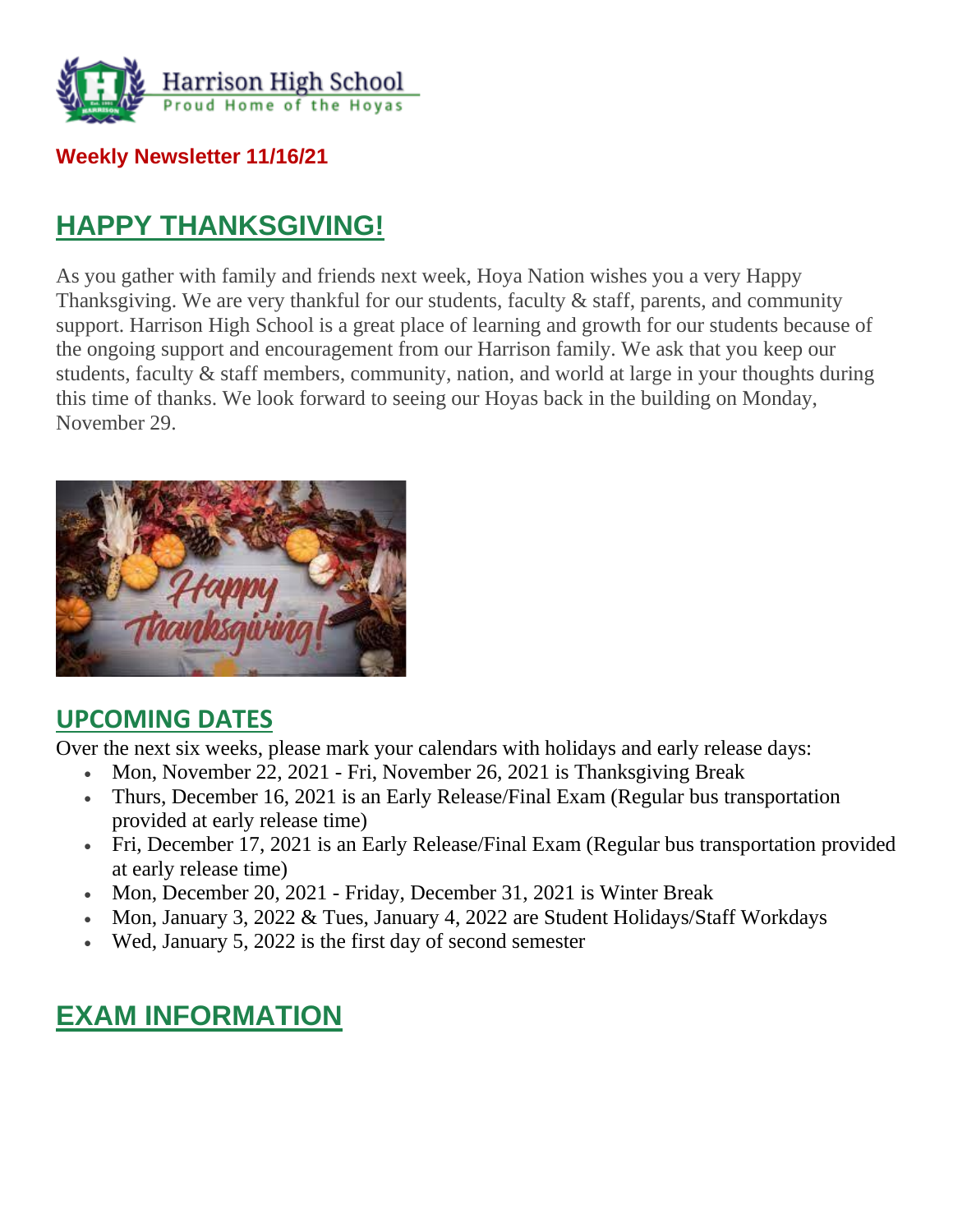

HARRISON HIGH SCHOOL-FALL SEMESTER 2021

| Thursday, December 16, 2021             | Friday, December 17, 2021   |
|-----------------------------------------|-----------------------------|
| 8:20-9:50 1 <sup>31</sup> Period Exam   | 8:20-9:50 3rd Period Exam   |
| 9:50-10:00 BREAK                        | 9:50-10:00 BREAK            |
| 10:00-11:30 2 <sup>nd</sup> Period Exam | 10:00-11:30 4th Period Exam |

**Final Exams:** 

<u>Funishing</u><br> **Example 1 to days of final exams, students should make every effort to be fully prepared. All courses will<br>
the a final assessment, to include throse classes that took an EOC Exam.<br>
Final exams will respect** 

- 
- 
- 
- 
- 

#### Please note additional important information:

- Report cards will be available via PARENTVUE and STUDENTVUE on Tuesday, January 4, 2022.<br>• Students who have textbooks may begin returning them to the Learning Commons the week of<br>final exams. The deadline to return tex
- 
- School is back in session for all students on Wednesday, January 5, 2022.
- Reminder: All students must exit campus upon dismissal at 11:30 a.m. on December 16<sup>th</sup> and 17<sup>th</sup>. . If you have any questions about final exams, please see your alpha administrator

Upon completion of finals, we wish all a wonderful Holiday Break!

#### **EOC TESTING**

EOC testing will start on November 30th and go thru December 9th. Included below is the bell schedule during the testing window.

|                             |           | <b>Ist Block</b> | <b>2nd Block</b> | <b>Ard Mock</b>                                                                                               | 4th Block     |
|-----------------------------|-----------|------------------|------------------|---------------------------------------------------------------------------------------------------------------|---------------|
| <b>AIMERICAN LITERATURE</b> | 30-Nov    | $8:20 - 9:05$    | $9:10 - 11:05$   | #1210-11:40<br>$831.46 - 13.26$<br>$212.30 - 12.56$<br>$D (368 - 140)$<br>STANSIS TESTING BAT A LUNCH.        | $1:35 - 3:30$ |
|                             | $5-0+$    | $8:20 - 9:40$    | $9:45 - 11:30$   | #1039-1240<br>$k1266 - 1125$<br>$0.1210 - 1.00$<br>$D = 10 - 1.05$<br>(CLASSICA TESTING EAT A LENGTH)         | $1:50 - 3:30$ |
|                             | $2-Dec$   | $8:20 - 9:40$    | $9:45 - 11:30$   | $81541 - 1760$<br>$0.1266 - 11.91$<br>$01210 - 100$<br>$D = 14 - 1.95$<br><b>JOURNES TESTING EAT A LUNCHE</b> | $1:50 - 3:30$ |
| HISTORY<br>ś                | $3-Dec$   | $8:20 - 10:06$   | $10:12 - 11:47$  | #1245 - 12-21<br>#1235 - 1251<br>$C1256 - 121$<br>$0115 - 153$<br>CLASSIS TESTING BAT A LUNCH.                | $1:57 - 3:30$ |
| <b>HOLOGY</b>               | $6-0$ ec  | $8:20 - 10:06$   | $10:12 - 11:47$  | $41150 - 1721$<br>$0.1226 - 1251$<br>$C1268 - 131$<br>$D135 - 132$<br>STUMMES TO STRAG BAT A LEINON.          | $1:57 - 3:30$ |
|                             | $7 -$ Dec | $8:20 - 10:06$   | $10:12 - 11:47$  | 41552-1221<br>$41245 - 1151$<br>$1368 - 121$<br>$DLMh-1M1$<br>STAGERS TO STRAG BAT A LEBACH.                  | $1:57 - 3:30$ |
| ALGEBRA I                   | 5-Dec     | $8:20 - 10:06$   | $10:12 - 11:47$  | 411-55-12-21<br>812-21-1151<br>$C1255 - 123$<br>$D1:35-1:53$<br>(CLASSES TESTING EAT A LUNCH)                 | $1:57 - 3:30$ |
|                             | 9-Dec     | $8:20 - 10:06$   | $10:12 - 11:47$  | 81146-1101<br>$112.23 - 21.41$<br>$(1233 - 12)$<br>01:15 - 1:51<br><b>SCLASSES RESTING EAT A LUNICIE</b>      | $1:57 - 3:30$ |

#### EOC TESTING BELL SCHEDULE - WINTER 2021

## **LAPTOPS**

We have over 1800 students who have already opted-in for their school-issued laptops – great job. We need every student to opt-in, and pick up their device prior to November 5th, as End-of-Course testing begins right after Thanksgiving break. If you have not opted-in, please do so today – it only takes a minute. Directions to opt-in can be found **[here.](http://url503.cobbk12.org/ls/click?upn=kYpeu9rJVSU1acS4VG0V9dP8zXnygu7Up5qBE7usQ1ge7I2QSEuv2APaQuIa8x0SfNNzVhu-2FzuTLLNHDo4H9B21pPs7zSxFmZo6PEbDBV7kB3gOG26wQbp6aObvsc8ZWBGnmOidwMxacgP5v4KoAi1NntfOGJPK7eJIEUCBGbkDA1-2FY6eKAbvXx9dqexBEnKpU2P6BRqjnNrhhkvNMs-2BIXKFomRPDo2Sp-2FooM3Mm1FoSpRWWouQ3-2BoSTydAslHDyYOtw8vnEPNs2l3yM9rzrb4Qopc-2FbCPtqpVoJLB94sH4fHsA2svEAB7NqkmETFFEwIKUY1nc8hwkxdXbd2qMb77sjdRoZrGdyHdOI6Tqps5YAtUumJBrPVfjhSb-2FAlR-2FeOldnb7YG6O6S-2BEuULb6spepIY7i4AcHGWl8mbi1MWKXKTWxr1sco2wHnx0VbsUSTdaXMun3MRUcHYTQRknQoSX6amWIqRNl3IFpAhb8RaFIRQYP3xVJjXHRzPwDy-2FsZawVumMmXbPcqryr9QMiaUzjphTDrI5s158Q6yQ9UHiDa4U0FBEdkL33-2F1c-2BJtE5O1GibbgEEVMLZ0UGXjog9F-2FB6BsNhDqbqFcDNcrOGc2b-2BgcbzbmZJHvk8gADNu6axy26PcGu0JxMe9EVxCyUoCQ12tXKqV3NXKVOCyyYcD-2Bvk-3Dg4Ki_W-2BfLYUoUwwI1tuGClKRhhPOSepcZIFoXnUIMjiA717kQ1i13BNQTwwJ9cl-2BWArXr6-2FDxoCbNFrRaplJKtN7fZ8ZF7LZ67zArSHHm-2Fe0Pl-2Bzz5eaVNuzdVr36Cf6XT12AK3gT5Mmx7PMDY-2BalnbnmdiMHAmGgqiUN8hym-2BSPw57ALwD1Mgu0lya5Yopk9S7xaQol-2BU-2FUzoHbtNY9Obtz6TxYExQWXcv-2FEJzw0mWx-2BxpqmR6EnqKl50jUMt-2FeD7Q9NIXErqx1vb8uoSaj-2Fah2ZBQ-3D-3D)**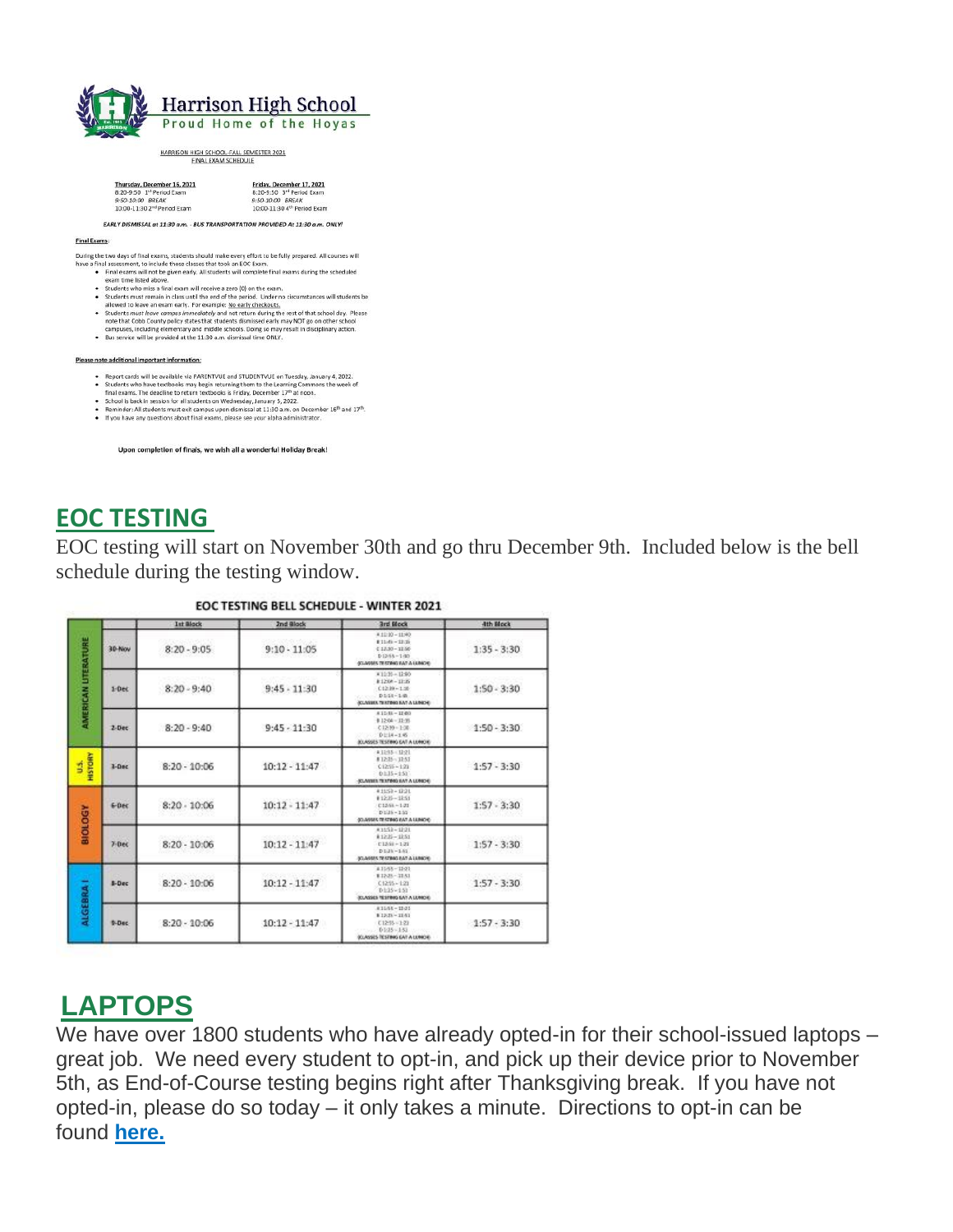#### **Why Should I opt-in for a laptop?:**

School issued devices will be connected to the Cobb server. This will allow for better connectivity.

School issued devices will come with the required Office 365 software that Cobb students utilize.

School issued devices will have access to our testing platforms. For example, students can take End of Course Tests, MI/RI tests all from the classroom, which provides us more flexibility. We have a limited number of computer labs.

When all students have the same device, teachers can incorporate technology more often since they are assured all students have access.

#### **Distribution Plan:**

The distribution of laptops will continue during lunches – please have your students report to the learning commons during their lunch period to pick up their device.

Students should fully charge their school laptop each night and leave their power adapters at home. This will allow students to use their devices for a full instructional day without the worry of losing their power adapters at school. Thank you!

#### **Questions?:**

Please direct any questions to Dr. Christi Osborne. (**[Christi.osborne@cobbk12.org](mailto:Christi.osborne@cobbk12.org)**)

## **SPRING SCHEDULES**

Spring Schedules: We have received numerous drop/add requests, so please be patient with the process. You will receive an email once we receive your request and once it is reviewed.

### **REMINDERS**

Please pay your class fees. These dues help pay for student events and activities throughout the school year. Visit **[My Payments Plus](http://url503.cobbk12.org/ls/click?upn=oq5wnnHoD1NAxpT8rNAGXBxh8XnDVEDw5bvdQ2ADwSG1Bh0D2uOXMojjZ7F-2BABXkZIWy_W-2BfLYUoUwwI1tuGClKRhhPOSepcZIFoXnUIMjiA717kQ1i13BNQTwwJ9cl-2BWArXr6-2FDxoCbNFrRaplJKtN7fZ8ZF7LZ67zArSHHm-2Fe0Pl-2Bzz5eaVNuzdVr36Cf6XT12AQfxV7QVJV9tiRv-2FjeDAHJfB7mf8fp3XhtZIwHn-2BEk7JnPyJzGpoyOreikr1HSIa8XeN72aDJBQZ00-2BIUGXOBjbQzyY-2BjlA89eJ-2FVdroybhtONvvh1BcQNHUcn7oiNn2y4vt-2B9s791YbqWIjcNIcStA-3D-3D)** to pay your dues today.

Parents, please make sure that your child comes to school prepared each day (homework, lunch, clothing, school supplies). Our offices do not accept drop-offs of items for students. Please refer to the student handbook on our website for further details. Please remember that all lunches are offered at no cost this year in the café.

## **HOYA BLOCK**

Hoya Block for first semester will end on November 18th. Students will need to start signing up for next semester starting on December 9th. More information on course offerings and the link to sign up will be coming out shortly.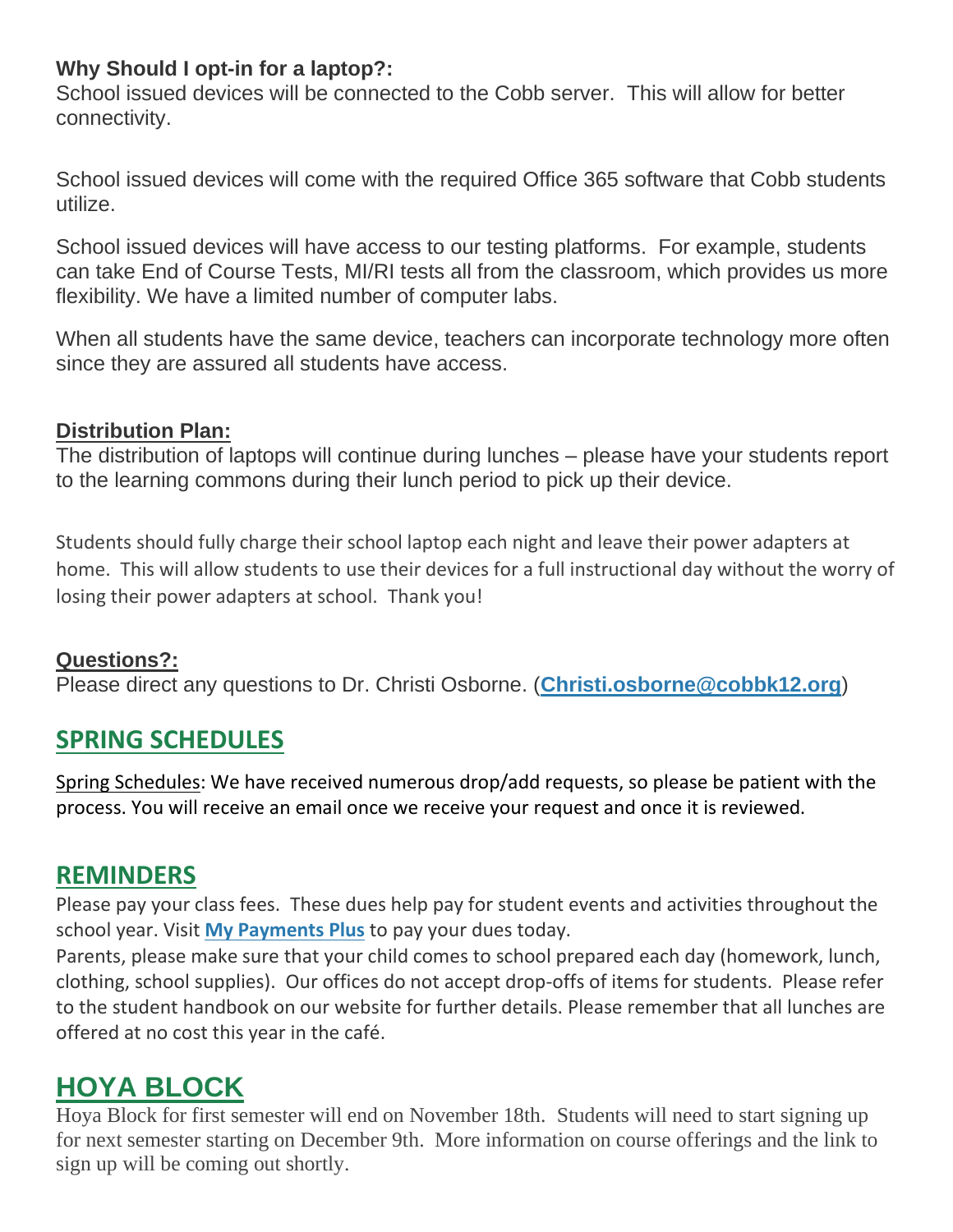# **SENIOR MESSAGE**

Seniors all graduation orders are due by December 1st. Please click **[here](http://url503.cobbk12.org/ls/click?upn=U4hCIp-2BhfB8EhA-2BKcjUp5AtOtpNXdN8uxH-2Fy67Vg4-2FK6u-2FJ0pQfT4XhP3AbOB42pwPod_W-2BfLYUoUwwI1tuGClKRhhPOSepcZIFoXnUIMjiA717kQ1i13BNQTwwJ9cl-2BWArXr6-2FDxoCbNFrRaplJKtN7fZ8ZF7LZ67zArSHHm-2Fe0Pl-2Bzz5eaVNuzdVr36Cf6XT12ATEFWnGCmfLX3ktJ8hDmbhGg0XH0XeQh9ldn5TdmYkGF8gbulpbbTPrkqkklwTi7VXYTStjoMr-2BqW47co05w-2FC5LI5vzI-2FyTfODxd5SjzsauLrnnMf9NOhK2dfxS-2FyddXIA-2Fjro4OWLVxBaKZkf4MOA-3D-3D)** for more information on purchasing caps/gowns, graduation announcements, and senior memorabilia. All graduating seniors participating in commencement MUST purchase a cap and gown.

The deadline for seniors to choose their portraits for the yearbook has been extended to 11/29. Please log on to Prestige Portraits' website to select your pose. Information on how to choose is included in your proofs. If you have any problems, see Mrs. Madray in room 808.

# **EOC REVIEW**



## **HOMECOMING SHIRTS**

The second shipment of Homecoming shirts are in! Please stop by room 9103 before or after school to pick yours up!

## **CAFETERIA NEWS**

#### **CONGRATULATIONS TO OUR HARRISON CAFÉ'!**

Congratulations to our Harrison Café Manager, Mr. Joseph Friedrich, and his awesome café staff for receiving another 100 on our school's health inspection! Thank you to this amazing team for your hard work!

Please check the Food and Nutrition Services website frequently for updated information on Paying for Meals, Menus, Allergy & Special Nutrition Needs, Wellness Information, and Employment Opportunities.

**[https://www.cobbk12.org/foodservices/page/45098/paying-for-meals](http://url503.cobbk12.org/ls/click?upn=oq5wnnHoD1NAxpT8rNAGXIgEcF6cFUXUYIe-2B8AO3LVyx4t4OJsNWVhu0iEI2j90fBOcAAqhr4f3pHktzPZuYg83p0mcu7zlRbWoKDhAG9jg-3DFQN1_W-2BfLYUoUwwI1tuGClKRhhPOSepcZIFoXnUIMjiA717kQ1i13BNQTwwJ9cl-2BWArXr6-2FDxoCbNFrRaplJKtN7fZ8ZF7LZ67zArSHHm-2Fe0Pl-2Bzz5eaVNuzdVr36Cf6XT12Ao5OAGAJW97kpav2qPJxbYYaxgl7jb2j5A9fTiDGx8VpB2-2F9y0sFln0g3TPnuONx3sZYda9N5ElLJ5W3Qf9klZsaHkueWDIepqRVUpon6lananbFM7fTQqarwM60qGfqt2KXrw-2FEEEhYeDhvkVkSVJQ-3D-3D)**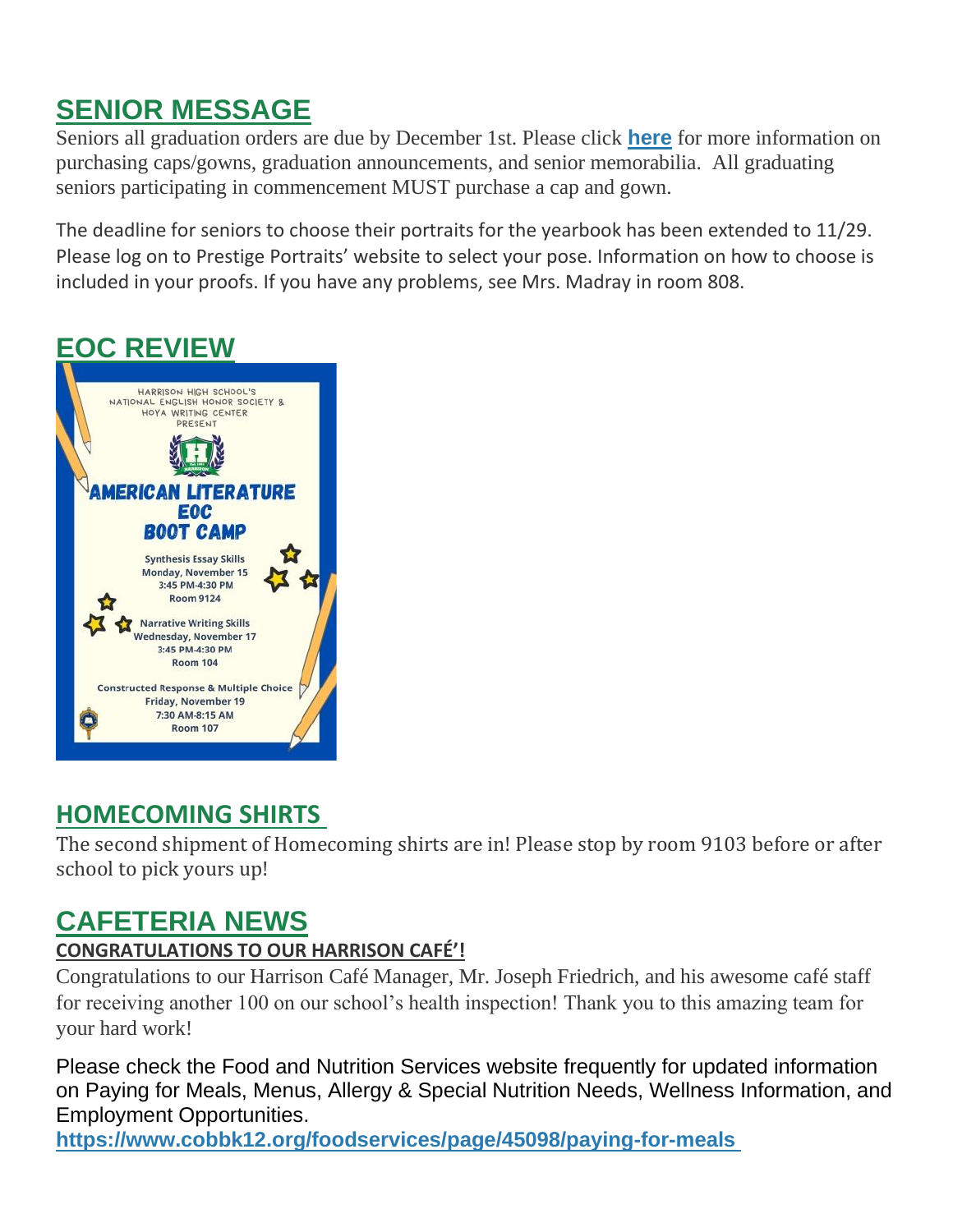## **HOYA NEWS**

#### **SIGNING DAY**

Congratulations to the following Harrison athletes for signing their NLI to further their academic and athletic careers at the collegiate level.

Alena Ball-Softball with George Mason University Hannah Turner-Softball with Augusta University John Huffman-Golf with Savannah State University Sanai Young-Volleyball with University of West Georgia TJ Fritz-Lacrosse with Lenoir-Rhyne University Mia Geveke -Basketball with Oglethorpe University Taylor McNeal-Soccer with Alabama A and M University Delaney Kewin-Soccer with the University of West Georgia Erin Houston-Soccer with Auburn University Andrew Cole-Cross Country and Track and Field with Augusta University



#### **TEACHER OF THE MONTH**

Congratulations to our awesome Teacher of the Month, Mr. Thompson! Thank you for all you do! Well-deserved recognition!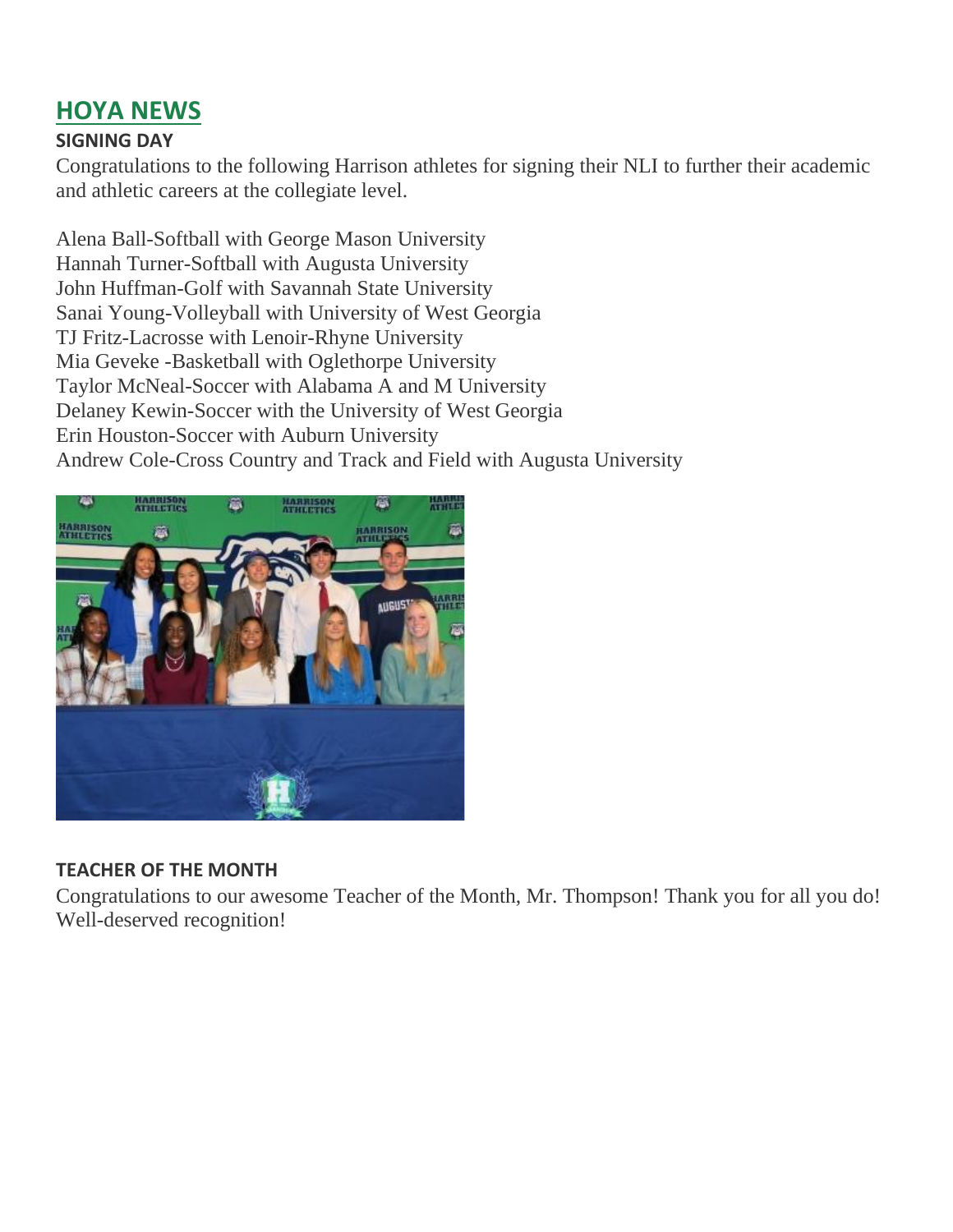

#### **STAFF MEMBER OF THE MONTH**

Congratulations to our wonderful Staff Member of the Month, Mr. Fredrich! Thank you for all you do! Well-deserved recognition!



#### **ROCK SOLID AWARD**

Each month we award faculty members that go above and beyond to help Harrison be a great place to be. Please help us in thanking Ms. Riley, Mr. Freeman and Mr. Kemp for being ROCK SOLID!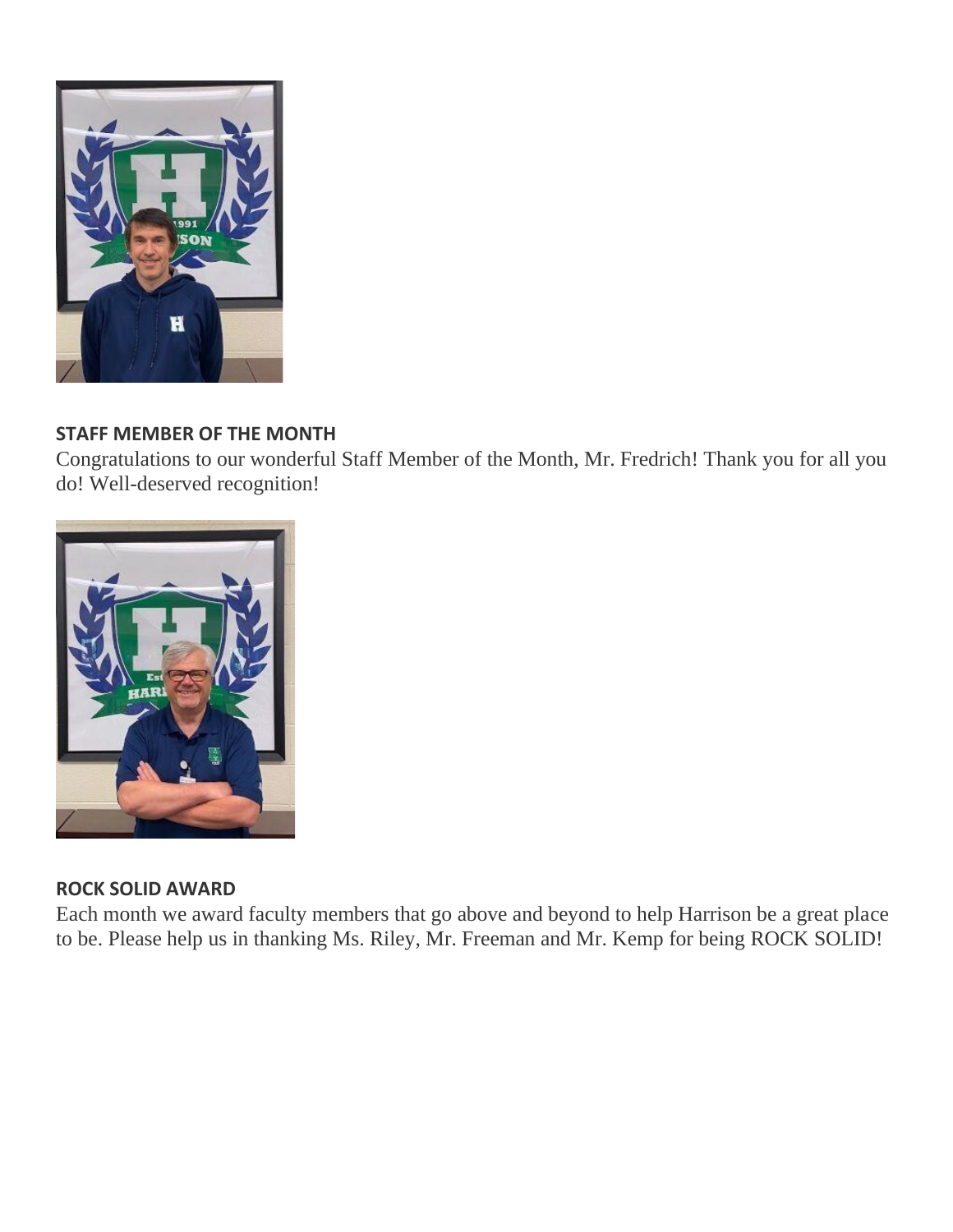





### **COUNSELING NEWS COUNSELING CALENDAR**

Please check the Counseling Calendar frequently for important dates, including Virtual Parent and Student Q&A sessions, Virtual College Visit information, and much more! Click here, **[Harrison](http://url503.cobbk12.org/ls/click?upn=G8An3K6JlHsR8QtKBFuzdoB1znjZkDc3Km2Sgf1PHVpycz16KMZXgXgxh3dcC-2FS8NJmdhIjRhMEVOdXvIran0PoO612nc8dPRxDRKmrySvOyPaCPkwQVxnm5P9WY4kGuByjjBLs9jX8AnVcQz2F0xdPJWUq-2BTqmbYJsClRyFwEgRo9BS-2BibqsB2DQhPPMblVKZ46_W-2BfLYUoUwwI1tuGClKRhhPOSepcZIFoXnUIMjiA717kQ1i13BNQTwwJ9cl-2BWArXr6-2FDxoCbNFrRaplJKtN7fZ8ZF7LZ67zArSHHm-2Fe0Pl-2Bzz5eaVNuzdVr36Cf6XT12AWK8o6YjLFX7sHTafIKI3sfXtXn-2Bud90SkwSmQCb-2FdoEoJ2szyrFAnguyOupxHaDRdQNe-2Ft9-2FB9FN5yAFe1O88mco58W0LdJ4kpaofc-2FtzNieFs-2Bmmhmu0gypn04TNfxqvp-2BsFCR7yymDhrZ-2BsOaXMw-3D-3D)  [Counseling Calendar](http://url503.cobbk12.org/ls/click?upn=G8An3K6JlHsR8QtKBFuzdoB1znjZkDc3Km2Sgf1PHVpycz16KMZXgXgxh3dcC-2FS8NJmdhIjRhMEVOdXvIran0PoO612nc8dPRxDRKmrySvOyPaCPkwQVxnm5P9WY4kGuByjjBLs9jX8AnVcQz2F0xdPJWUq-2BTqmbYJsClRyFwEgRo9BS-2BibqsB2DQhPPMblVKZ46_W-2BfLYUoUwwI1tuGClKRhhPOSepcZIFoXnUIMjiA717kQ1i13BNQTwwJ9cl-2BWArXr6-2FDxoCbNFrRaplJKtN7fZ8ZF7LZ67zArSHHm-2Fe0Pl-2Bzz5eaVNuzdVr36Cf6XT12AWK8o6YjLFX7sHTafIKI3sfXtXn-2Bud90SkwSmQCb-2FdoEoJ2szyrFAnguyOupxHaDRdQNe-2Ft9-2FB9FN5yAFe1O88mco58W0LdJ4kpaofc-2FtzNieFs-2Bmmhmu0gypn04TNfxqvp-2BsFCR7yymDhrZ-2BsOaXMw-3D-3D),** or go to the Counseling page on **[www.harrisonhigh.org](http://url503.cobbk12.org/ls/click?upn=oq5wnnHoD1NAxpT8rNAGXO9pgQjsMrFEdSeXOUfDN1SmFc2KsGzpApGt0h4W-2BnTi3qOMFT0pAhpU4g9jzi2oghIA-2BD5qxCmArcny4yPncCY-3D28M5_W-2BfLYUoUwwI1tuGClKRhhPOSepcZIFoXnUIMjiA717kQ1i13BNQTwwJ9cl-2BWArXr6-2FDxoCbNFrRaplJKtN7fZ8ZF7LZ67zArSHHm-2Fe0Pl-2Bzz5eaVNuzdVr36Cf6XT12Axn7Q1PdS9QOkTS0wfXbIr-2B6niDkRUJZIY0VR5TtiXz9kAGeeyuMJ-2Bnp39XnFXFYZsradR1HOO0SL7vTWAOvs-2BQG2kQyNMRkLhr11xpapvCASHTCkF8CbObJ6tziLZRa1-2F2hCxCXd1NnfIePkmZGkWg-3D-3D)**.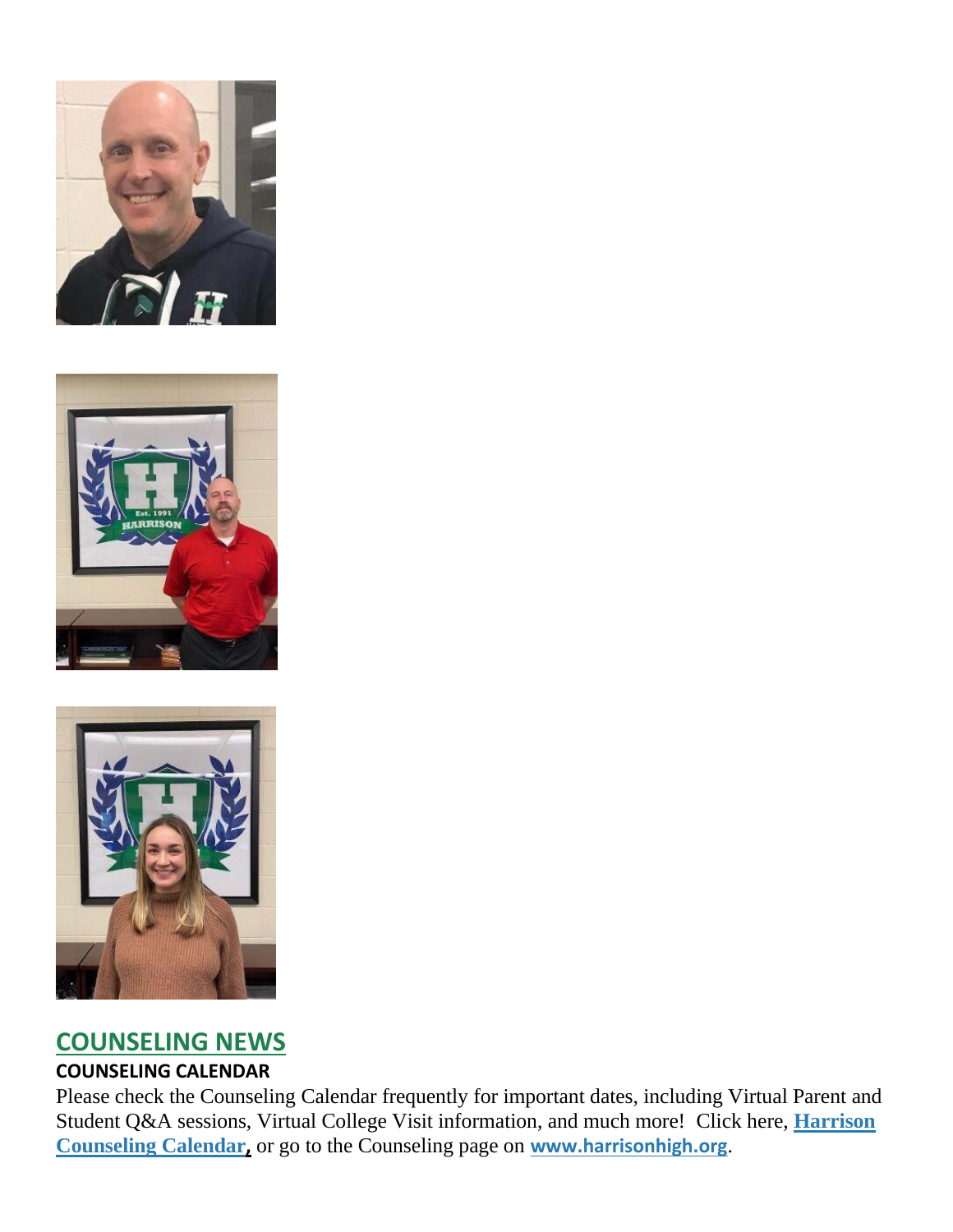#### **VIRTUAL COLLEGE VISITS**

We have several Virtual College Visits set up for our Harrison Students. Please check these out here: **[Harrison Virtual College Visits](http://url503.cobbk12.org/ls/click?upn=G8An3K6JlHsR8QtKBFuzdogXPJqD3Uz2QqY8s2OfxygfiXPa-2BLVg3oKWlcUFgjTffPxwSarE77p-2FOfJTl3QvbpgPiFEQheAZA772IpRJMifiqQmDkS-2BKBGjOIoKGjM7QQDhTGARgZvMYUugThyMfc1u3H422O6jO2zhAvrxBFglXp3F6gpegHyc5A3y-2BtXoarMbtV-2FDS2nSwRHJx513wzw-3D-3De2lI_W-2BfLYUoUwwI1tuGClKRhhPOSepcZIFoXnUIMjiA717kQ1i13BNQTwwJ9cl-2BWArXr6-2FDxoCbNFrRaplJKtN7fZ8ZF7LZ67zArSHHm-2Fe0Pl-2Bzz5eaVNuzdVr36Cf6XT12AHg7-2BCELRBzi60hTC-2Bd61kuv0IWuDrPgPYYpMRJcBbTGppj5mrvjDxC7j1poc0HHcRHEVMt0VuCCAwMR9eDYgtHDFqfaHcJ-2F5J44y6l3p-2FldOGXGPqReJY9G0hqpvMpluMkBjUkYVaunEz-2B7-2F6yksiA-3D-3D)** and on the Counseling Website.



#### **CLASS NEWSLETTERS**

Students may now sign up for a monthly newsletter with specific information just for their year! See below to register or see your newsletter:

Freshman Class of 2025 **[Register Here](http://url503.cobbk12.org/ls/click?upn=Lr5Kj85exJaDj793QUoDMxoBFqYG9jsvxI4LoJlDFzMhUCpXbnVhhqIbIvVR7eDkW2lzE7udnvgKuQAcOzbNvqwOcyAOegilze8a86prJ3frgbJArpe-2Bu9kCda-2FHphK4YS3syaEi6KXoq5ecEB9E0ne7Np47MCHzPx514UIHtE2z1DtWvQSMAPs1SLFsz3LtzjUK_W-2BfLYUoUwwI1tuGClKRhhPOSepcZIFoXnUIMjiA717kQ1i13BNQTwwJ9cl-2BWArXr6-2FDxoCbNFrRaplJKtN7fZ8ZF7LZ67zArSHHm-2Fe0Pl-2Bzz5eaVNuzdVr36Cf6XT12AYyAFU5pidze-2F1Jy3rk4u5tchsb-2BNZhj8DkT3AQnOQQkjX-2BFH1rmI-2BJXO1tLBwGs2Qwp2rc55Lk2MtLXHbnfOxtP2qb0-2BW9ggbYTzc6iUfIkoFkDtC8FSP32-2BxRHb36J0dKCKwxyP-2BeCIPRQye4tcxQ-3D-3D)** Sophomore Class of 2024 **[Register Here](http://url503.cobbk12.org/ls/click?upn=HU5K2q0Fz5ADTGboxPzOzV-2FXL0qE7BYVJk79MoYchrbCOX-2B3LonP5U2oZNoxy5AcBtluJIt2ARn38rp2KDKyAeBNN-2Fb5h181ewg5fbNU54WvCEZR610RnNa6PzQcmk9Zhbyv_W-2BfLYUoUwwI1tuGClKRhhPOSepcZIFoXnUIMjiA717kQ1i13BNQTwwJ9cl-2BWArXr6-2FDxoCbNFrRaplJKtN7fZ8ZF7LZ67zArSHHm-2Fe0Pl-2Bzz5eaVNuzdVr36Cf6XT12A6k-2BQhaMOaJ2xZ9YzkzrTiAlvTY1bPsZmH5iPwdbr67TPrZkoU8rheB3Jl7apZ1Cn4qyXqQ-2BW6hhkwoP0jWBsZDs6mjofpzcvVs7DhtW-2BxbCbvQAvlDwQEwdqVw8GkwEhrR5Ob3zyINpIw2ptMAUQRw-3D-3D)** Junior Class of 2023 **[Register Here](http://url503.cobbk12.org/ls/click?upn=HU5K2q0Fz5ADTGboxPzOzc-2FmDrLeRPv-2F5f6cytuJSxI0trpBiz9UDAwo-2Bcb69f-2BotMmx4AwlG5hn6eMqzvsNDsYVvUofQRcF3tP7lqOzjVNqfGZzo2pBbv9178J2dZt2supnlVwvxbV-2B2CZdWNWDsw-3D-3DOJkg_W-2BfLYUoUwwI1tuGClKRhhPOSepcZIFoXnUIMjiA717kQ1i13BNQTwwJ9cl-2BWArXr6-2FDxoCbNFrRaplJKtN7fZ8ZF7LZ67zArSHHm-2Fe0Pl-2Bzz5eaVNuzdVr36Cf6XT12AtaPtdI9kStbXsJaKV3-2BemMnI3Kbd2rLO7quRFwJDKbUUZDz8I-2BRyMG0AQzfkAnoEWhu4kHNnoZ74e5Jpo1xSZIXW4gRbC7b9lULDh5qcGn8xtH-2Fyv8gf8whSRIxUGLL7sFx-2BimS8ySCTpQ1FGAkYsA-3D-3D)** Senior Class of 2022 **[Register Here](http://url503.cobbk12.org/ls/click?upn=Lr5Kj85exJaDj793QUoDMxoBFqYG9jsvxI4LoJlDFzMhUCpXbnVhhqIbIvVR7eDkW2lzE7udnvgKuQAcOzbNvqwOcyAOegilze8a86prJ3dDt6tBPLENBJTdrQCUrueLZgINQSeok4wIPB8t7DObpshp395kKSQ2QJBawc2T6bK-2FQpKcY6cz3X5556wmPmprZCE8_W-2BfLYUoUwwI1tuGClKRhhPOSepcZIFoXnUIMjiA717kQ1i13BNQTwwJ9cl-2BWArXr6-2FDxoCbNFrRaplJKtN7fZ8ZF7LZ67zArSHHm-2Fe0Pl-2Bzz5eaVNuzdVr36Cf6XT12AqNcPQ-2BxAXea4bnmQ4xdstCDpTmywcOKkRslmgSxWMPKFsewWQLj0kgv2XQ8XWVKSYwid57OwtyMRB89qHvGV3-2FX2F4U-2BfB2-2BdzeUilVbNDde8Nw6cdqFw6PDY3rCVNZGzIiqBBNTTD55jH4aULeVvQ-3D-3D)**

#### **VIRTUAL COFFEE WITH THE COUNSELORS**

Join us for an informal presentation/discussion of graduation and promotion requirements! November 19th, 8:30 – 9:30 AM. Register **[HERE](http://url503.cobbk12.org/ls/click?upn=Lr5Kj85exJaDj793QUoDMxoBFqYG9jsvxI4LoJlDFzMhUCpXbnVhhqIbIvVR7eDkW2lzE7udnvgKuQAcOzbNvqwOcyAOegilze8a86prJ3frgbJArpe-2Bu9kCda-2FHphK4yTQlxqjiExD8Xrjuj5gHHOyF3FxsPUoTw-2BpjQShNGI6dRm3KQ6ecwNF90KpggeRL9MSJyBp88ebLgz-2FfBXRAEnNIDRF0Q1zE9VsDZmHjndhTLTgFhvK3ukWxEf8C9G5iLIqK_W-2BfLYUoUwwI1tuGClKRhhPOSepcZIFoXnUIMjiA717kQ1i13BNQTwwJ9cl-2BWArXr6-2FDxoCbNFrRaplJKtN7fZ8ZF7LZ67zArSHHm-2Fe0Pl-2Bzz5eaVNuzdVr36Cf6XT12Al6xG11bhUududb0yApNfpq-2FmVoTEzdjbopdaLGWRsvw-2Bu1bxh597wMEIqkpAvJ8GPz0qzZTgKcRYQaufGvIhS2x4DxFBMLBc7s8BYwJiRhhoky2U1q0pcmqvxKpTA-2FvySR1xOp49vchbj1hAwuWqKw-3D-3D)**

#### **ATTENTION SENIORS – IMPORTANT TRANSCRIPT REQUEST INFORMATION**

FOR COLLEGE APPLICATION TRANSCRIPT REQUESTS All transcript requests for colleges with a January 1st through January 5th deadline must be processed through My Payments Plus by *December 10th*. Please click **[here](http://url503.cobbk12.org/ls/click?upn=HU5K2q0Fz5ADTGboxPzOzV-2FXL0qE7BYVJk79MoYchrbS-2B-2BPvFNzCqRtAWujduLnXKrI5Tcb7M2X9wfzkRlhjQvpLT0KvIGKvwZqo2V8CQzU-3DJ9BS_W-2BfLYUoUwwI1tuGClKRhhPOSepcZIFoXnUIMjiA717kQ1i13BNQTwwJ9cl-2BWArXr6-2FDxoCbNFrRaplJKtN7fZ8ZF7LZ67zArSHHm-2Fe0Pl-2Bzz5eaVNuzdVr36Cf6XT12Ac87AP8i3hR8zMbyBnsVTUtBt-2FCwdZz4ISJS1NCfRu9Cb35DUgDoumXO50dMA5dRJESXPaZHgbfMTuGhViovKCI4wxFYv3FQJUF-2BvA2eJ-2ByJMXvo3oRhzCQoWzFA4lutv3inyBeLZDoyBlr12Msaoag-3D-3D)** to request your transcript.

#### **FOR MID-YEAR TRANSCRIPT REQUEST**

First semester grades are not posted on transcripts until early January. If a mid-year transcript is needed for your college application, please request it after *January 5th*.

#### **SENIORS – GRADUATION VERIFICATION DEADLINE**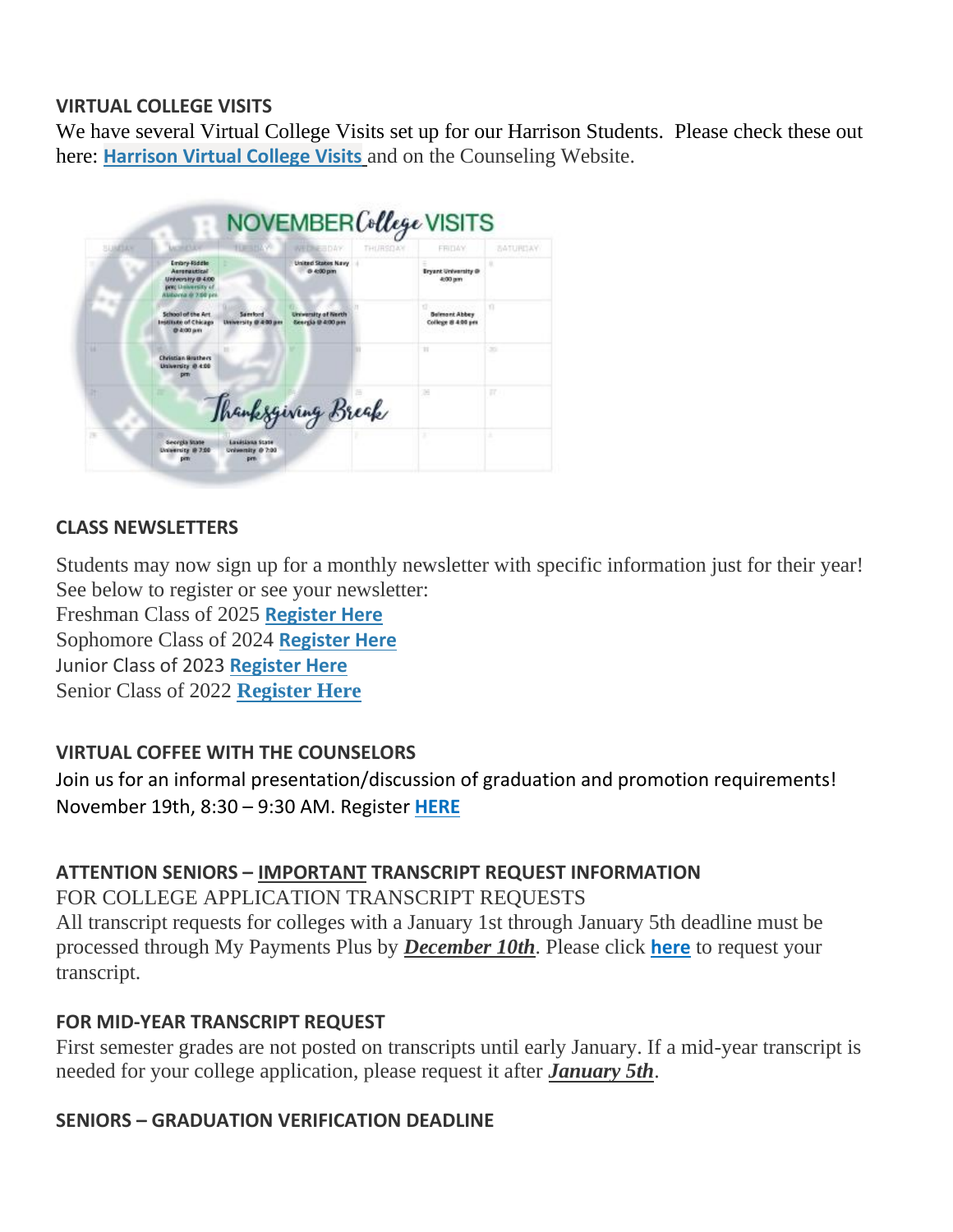Seniors, please take time to complete the REQUIRED **[Graduation Verification Form](http://url503.cobbk12.org/ls/click?upn=HU5K2q0Fz5ADTGboxPzOzUx-2FoxqvD40X8ef2vsqiBoJEMyW8rsb6x-2F9486G-2BbJFdY2lh9p-2B-2BvoK6K0n8LSEIcsAsqmyr4FoT7mndZb7p9dygObSEWLId-2BavViknTaHwd3nMzWWhE6JMeK08uIcReif3n0HVW14XcdEl1bqiPvUg-2FnnCEiVnD80iW3QWbKslmfGIU_W-2BfLYUoUwwI1tuGClKRhhPOSepcZIFoXnUIMjiA717kQ1i13BNQTwwJ9cl-2BWArXr6-2FDxoCbNFrRaplJKtN7fZ8ZF7LZ67zArSHHm-2Fe0Pl-2Bzz5eaVNuzdVr36Cf6XT12Ao4DBBIjSsGlpq5c52WfN0zFJVWIB4W-2BIoR207UlD0YaSSN0hFUVAJ3Npq-2Bn5sQUNmG315lrG3QUu8Z02-2FKp8HjMRyG0Lm19Ym0mj6nXoMINetMfNgOrDG6DZSQBFMPXACxsAW1-2FnXvVF4N8m3JCbkA-3D-3D)**, due December 10, 2021.

#### **PSAT SCORES WEBINAR WITH APPLEROUTH**

Students will receive their PSAT scores soon. Parents and students are invited to attend the *Your PSAT Scores are Back: Now What* webinar hosted by Applerouth on Wednesday, December, 8th at 7:00 pm. You will learn to interpret the score report and what the scores mean. You will also discuss the main differences between the SAT and ACT and which test might be a better fit. Click **here** to register.

#### **WORK PERMIT**

Please click **[here](http://url503.cobbk12.org/ls/click?upn=HU5K2q0Fz5ADTGboxPzOzV-2FXL0qE7BYVJk79MoYchragV5467tisWoPAB9agzSUHDsbqBYccGjiUhV-2FDTHAbpapsLFisWAfYtS-2FB87HhzALBJIiH1yo6DrPdn5r31JRchDVD_W-2BfLYUoUwwI1tuGClKRhhPOSepcZIFoXnUIMjiA717kQ1i13BNQTwwJ9cl-2BWArXr6-2FDxoCbNFrRaplJKtN7fZ8ZF7LZ67zArSHHm-2Fe0Pl-2Bzz5eaVNuzdVr36Cf6XT12AM5mgGk9AtPZ1t7yQmfcnvNlEYTawHOLobBXlok5L9MXoXlUT-2Bq5MYR5VjuKderlUnyLXCFVqkLjiIKioO6t3Md4PikWDigRUEuOhBipX8xvHmsf6j-2BiH1USYWa50tFMJnJYMxuDRH6E2xDeH9rrWkg-3D-3D)** for directions for obtaining work permits for students under age 16.

### **FINE ARTS**

#### **THEATRE**

Harrison Theatre is putting on an Encore Performance of our One Act *dirt* by Mandy Conner this Friday at 7 pm before we head to the State Competition on Saturday. Tickets are free! We'd love a full house to send us off to State!

### **SPORTS**

Congratulations to the following athletic programs for their recent wins and strong performances:

- Football for their strong season and making it to the 1st round of the State Playoffs.
- Competition Cheer for their 3rd place finish in the Region and 4th place finish in State Sectionals; they'll compete in the State Championship this weekend in Macon.
- Flag Football for their wins over East Paulding (27-7)and North Paulding (8-6) last week.
- Wrestling for their 1st tournament at the Warrior Invite and Tournament Champions John Holley, Wyatt Sligh, Tyler Gallegos, Henslee Lockridge, Landon Jones and Bryce Gibbs. There were many strong individual and team performances.

#### **TRACK AND FIELD**

Please join us on Tuesday, November 30 at 6:30 for information regarding the 2022 Track and Field season. We will meet in the Performing Arts Center for this General Meeting. Click here for additional information: **[A](http://url503.cobbk12.org/ls/click?upn=kuhioYFGCLvsepU411cC6drmDs78lMbUmXzCeDYcMFoP-2FJpi8SRXmwJQuWMJexD7HFQUwadZlFWr1MnaEwMsQbZdOkaa-2B658vMvMEyO0Ka8-3DUzLJ_W-2BfLYUoUwwI1tuGClKRhhPOSepcZIFoXnUIMjiA717kQ1i13BNQTwwJ9cl-2BWArXr6-2FDxoCbNFrRaplJKtN7fZ8ZF7LZ67zArSHHm-2Fe0Pl-2Bzz5eaVNuzdVr36Cf6XT12Afibbj6TmEqEsgP9nDpP0cDwwrOZNbjklZpeOdJhLKPPA-2FuAAbM8vCCdnMtbdmYRj5ROLfJSPJ3jCDMpzVxcvFMghyKTMzmgm1RQo4V9F-2BqiB8kg8Us4V7SEpshKo4e3il1eClzUNPmWr5F1C23VMDQ-3D-3D)nnouncements - [HARRISON HIGH SCHOOL TRACK & FIELD](http://url503.cobbk12.org/ls/click?upn=kuhioYFGCLvsepU411cC6drmDs78lMbUmXzCeDYcMFoP-2FJpi8SRXmwJQuWMJexD7HFQUwadZlFWr1MnaEwMsQbZdOkaa-2B658vMvMEyO0Ka8-3D3OML_W-2BfLYUoUwwI1tuGClKRhhPOSepcZIFoXnUIMjiA717kQ1i13BNQTwwJ9cl-2BWArXr6-2FDxoCbNFrRaplJKtN7fZ8ZF7LZ67zArSHHm-2Fe0Pl-2Bzz5eaVNuzdVr36Cf6XT12AGICOopTXM1zzehIBR6md4SSjdprAdKviUsbzv-2FPcGsst5ChO7ajJkH3biM593MqDmcFCu0SfhrlIxHRoQL1xNQawMuaLBElcM5NIp0Rs4zFbXoXlJf99HmHYOW5BBe-2FjVnWa2-2FErqCjByjEN2fkezg-3D-3D)  [\(weebly.com\)](http://url503.cobbk12.org/ls/click?upn=kuhioYFGCLvsepU411cC6drmDs78lMbUmXzCeDYcMFoP-2FJpi8SRXmwJQuWMJexD7HFQUwadZlFWr1MnaEwMsQbZdOkaa-2B658vMvMEyO0Ka8-3D3OML_W-2BfLYUoUwwI1tuGClKRhhPOSepcZIFoXnUIMjiA717kQ1i13BNQTwwJ9cl-2BWArXr6-2FDxoCbNFrRaplJKtN7fZ8ZF7LZ67zArSHHm-2Fe0Pl-2Bzz5eaVNuzdVr36Cf6XT12AGICOopTXM1zzehIBR6md4SSjdprAdKviUsbzv-2FPcGsst5ChO7ajJkH3biM593MqDmcFCu0SfhrlIxHRoQL1xNQawMuaLBElcM5NIp0Rs4zFbXoXlJf99HmHYOW5BBe-2FjVnWa2-2FErqCjByjEN2fkezg-3D-3D)**

#### **BASEBALL**

HOYA BASEBALL SPIRIT STORE IS NOW OPEN! "Official" Hoya Baseball Gear - Store closes at Midnight on Sunday, Nov. 21. You may go to the home page on our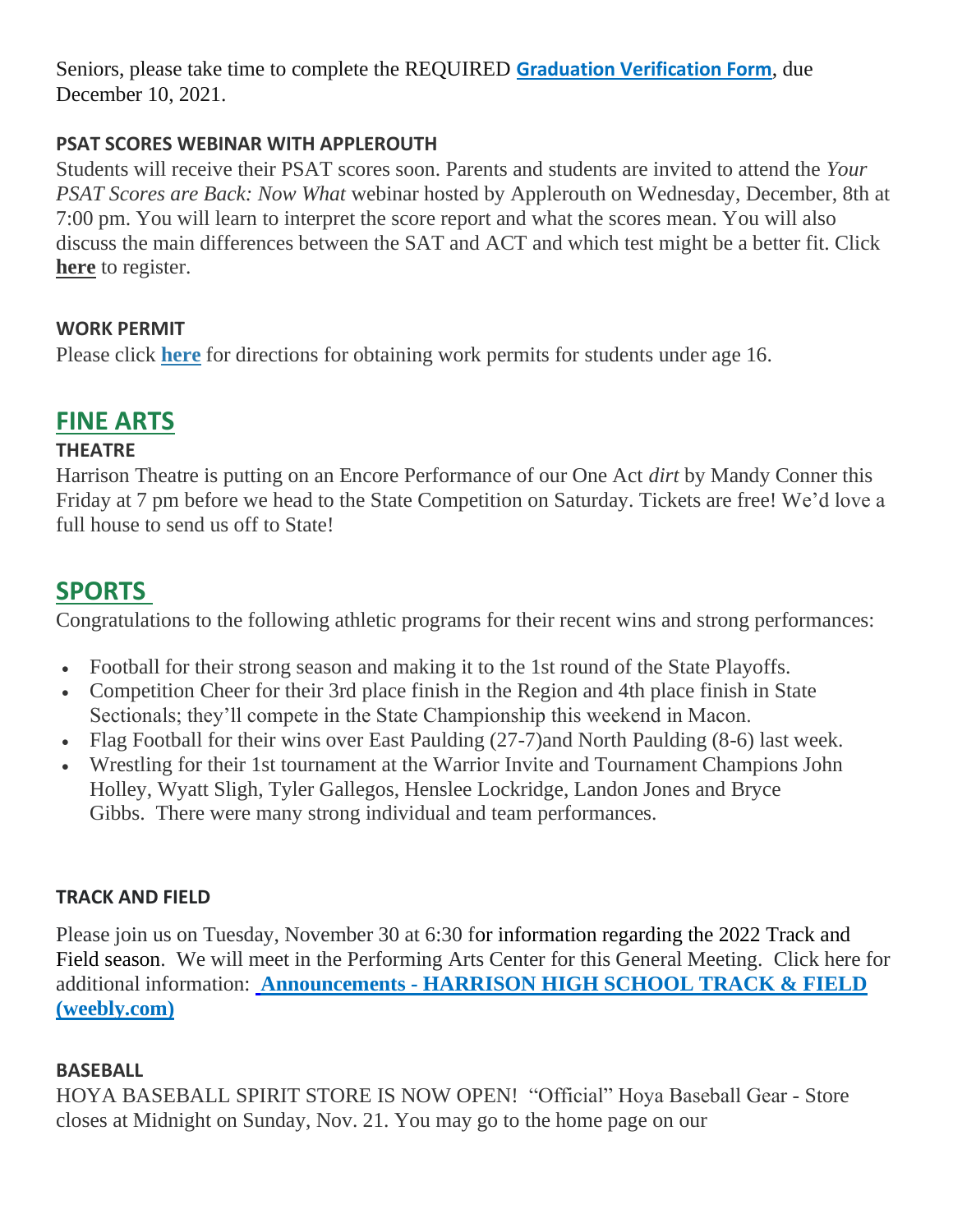website **[www.harrisonbaseball.org](http://url503.cobbk12.org/ls/click?upn=w1gdoDmrpuqo5Pl2RhLapMpMK97I3mHgQf6Alf4Ay5FQ8UaG-2BZXdNDevQKgu-2FgGaFWJzihNDPg7w6sN8PRElBw-3D-3D3Toj_W-2BfLYUoUwwI1tuGClKRhhPOSepcZIFoXnUIMjiA717kQ1i13BNQTwwJ9cl-2BWArXr6-2FDxoCbNFrRaplJKtN7fZ8ZF7LZ67zArSHHm-2Fe0Pl-2Bzz5eaVNuzdVr36Cf6XT12AKQE8zYoYv5ZQjDwH7l2iXxp-2FCwyIm6pNZQEB6r2hc-2FkasAxyzYIsIXUCyQWn5EvgqWw6qJLQp3n9FIIjIm2Irp-2FAbBK4hFnyI34SHbOHumSCw1EVWn7-2F6HbW6OpnO3zfbmQmmuB-2Bg6eMsr8Gx4LhNw-3D-3D)** *t*o the online store to order, or this link will take you there as well: **[https://hoyabaseballteam2021-22.itemorder.com/](http://url503.cobbk12.org/ls/click?upn=k2a9oSGmmBVDQ-2BEzH5jEzV1ih-2FyS1Aa5oo5TUcVl7Y69QleQPr4-2Boz1D3XlcVDZ-2F5f8cQjzExEiFrlhmoXzQ4A-3D-3DQEyK_W-2BfLYUoUwwI1tuGClKRhhPOSepcZIFoXnUIMjiA717kQ1i13BNQTwwJ9cl-2BWArXr6-2FDxoCbNFrRaplJKtN7fZ8ZF7LZ67zArSHHm-2Fe0Pl-2Bzz5eaVNuzdVr36Cf6XT12A1-2FSJ24PXVXnzWv9xrG-2F-2BOWDoBqlnXWep0FPiTbAYQutcq64zMl7nk5rKx74TLLEKWxhZAtItnHTmQc4VGOehR0ir4iOY83ntm12ThwAcknLmXyrHQ3rJl3EZMOWofHryRQHBYipL9Dwn9hV4FqEJrA-3D-3D)**

#### **GYMNASTICS**

If you are interested in participating in the 2022 Harrison Gymnastics Team, please click **[HERE](http://url503.cobbk12.org/ls/click?upn=Lr5Kj85exJaDj793QUoDMxoBFqYG9jsvxI4LoJlDFzMhUCpXbnVhhqIbIvVR7eDkW2lzE7udnvgKuQAcOzbNvqwOcyAOegilze8a86prJ3frgbJArpe-2Bu9kCda-2FHphK4X7-2Fn0S93Gpg62gxIcpnjlWhZDvXLHqEyIExA1yxE1wcndyOVcDqBNRoClgIJ3TNK7XbD_W-2BfLYUoUwwI1tuGClKRhhPOSepcZIFoXnUIMjiA717kQ1i13BNQTwwJ9cl-2BWArXr6-2FDxoCbNFrRaplJKtN7fZ8ZF7LZ67zArSHHm-2Fe0Pl-2Bzz5eaVNuzdVr36Cf6XT12Ao012p-2Foeupm9pEoEyItgrIvYplrX2DNy8Qs41CLLPCUcw-2BYasXcmiE-2F4hjm5z5MUspBAIn-2FRvOvI7heDDL-2F8-2BlcuPC8AqjWvm5Vh-2FXGqHb8NF93-2Bw6xhBEWRdJ8NAO0-2FQd8ajHbZDy8RosutCBh4fQ-3D-3D)** to sign up or scan the below code. Please contact Gillian Moody if you have any questions [Gillian.Moody@cobbk12.org](mailto:Gillian.Moody@cobbk12.org)



#### **STUDENT PASSES**

A one-time \$75 fee is good for STUDENT entry into ALL REGULAR SEASON HOME ATHLETIC EVENTS. Pass will be digital so holder will simply display using mobile device at the entry gate for validation.

*Note: Does not include the following…*

- *Away events*
- *GHSA-sanctioned events held before the playoffs (i.e., Region Tournaments/Championships hosted at Harrison)*
- *Post-season/playoff events*

#### **URL LINK → [https://gofan.co/app/events/335145](http://url503.cobbk12.org/ls/click?upn=tP0Rvl8hn280DvKJ9X9yWS6gZcUyRDJDRHIz6zCKu-2FvIOfkArls6Pqfi6bZhswVe3X6k_W-2BfLYUoUwwI1tuGClKRhhPOSepcZIFoXnUIMjiA717kQ1i13BNQTwwJ9cl-2BWArXr6-2FDxoCbNFrRaplJKtN7fZ8ZF7LZ67zArSHHm-2Fe0Pl-2Bzz5eaVNuzdVr36Cf6XT12ArQ3WxmxXNrg6atJ-2Fo5RZn4Ypk-2FdmXQOh5ysZnjuXWrPp0XqnQEPZXZNZpTR6zdH8C1eFbDkgF4dzRzrCx02Z8W5gG47kVtiZu3ybUlcq6ikSSxIFjn-2BwYDWFKAIW3CSYdw3ju5NEnoPm1KN0CmNa0w-3D-3D)**

## **PLEASE FOLLOW**

**[https://twitter.com/hoyaprincipal](http://url503.cobbk12.org/ls/click?upn=Q-2BKaVIKfS2AqG1NntRWXImXNf49-2Fa0XLVWXgC2OaD3eYKqynJ772HQBgX-2BTS9v7Wkg6hDlDEhqY9O5C0xw5u4wzx-2FVT7GJBN4VxchsI9o1gMCPGZqbrCGQbrK9th1DpVNpRZMB-2Befq-2BO0LrpHLPx82AfwiNRrpeNnPC7rNKkbTOIc08xpyNOgPK1fTuSRau29s6Jvr1q5mMKqc2zLUJ2DJvUpLZeptJaXBPC3fCjgZZFEgRcUh4jITkJ-2BpvbV-2BprYLH-2BiiMyEs2jjJUfLvPRgC4K-2BiWJXfBJUt844M-2Fio7yAl-2Bhd8XOPVGZrOl4R4XrvApD-2B8J-2B40OjUt-2FPJha6sfvNvdW6kL-2FcjBLNGB37VXUXiIa2YpN7qFBOC1B4tgW-2BVcrgLKUuI6miauFTSu7XvT2QxrGHH7g1RrBT3sUFNX8g-3DKknf_W-2BfLYUoUwwI1tuGClKRhhPOSepcZIFoXnUIMjiA717kQ1i13BNQTwwJ9cl-2BWArXr6-2FDxoCbNFrRaplJKtN7fZ8ZF7LZ67zArSHHm-2Fe0Pl-2Bzz5eaVNuzdVr36Cf6XT12ADJD9SX1iCLJfldQFcDKkRzKJ42XD2XY0GaaNWzOp-2BLkNKWuINkumsa36FjPg8shBPsrR9jTzh1S8zcWvqnrivP6XsAwpFNDH2TZHxM5ZTFGDII4m9WpPvoXn19-2BloxD1t9dYsNFARiJAEqGReSbsDQ-3D-3D)**

**[https://twitter.com/hhshoyasports](http://url503.cobbk12.org/ls/click?upn=Q-2BKaVIKfS2AqG1NntRWXImXNf49-2Fa0XLVWXgC2OaD3eYKqynJ772HQBgX-2BTS9v7Wkg6hDlDEhqY9O5C0xw5u4wzx-2FVT7GJBN4VxchsI9o1i4c0-2FQSTK8X5OIWLnbybRI4xXbTuu6dbCMzwTwldDn8Zb-2FmZfrrxPtkzyT2s6fQ0ym-2FV0B09hx6QLoBTXDXATknw1fd1fkehQfqRddnFRm7OiNEli12Ut8iY3ylkOwJEWTUwM1SCPEZqk2U8UAfwWb-2FyqTx7lwUtSHkXcRihmIUp0le2gXMsi1CwH6WOwbQtY7hOaojBlB48oigYOMxgfL4-2BCq6ofT0DyFXygF7lpw3yhW4TL0LtuuUEA4X38B-2BZbNA6fhN-2B6xbcBW0zMy95E-2FXvPJ-2Fbif8WmDRhZCJHffV7n6XBwdmW8vcmqsRJ43l4w-3DQsZd_W-2BfLYUoUwwI1tuGClKRhhPOSepcZIFoXnUIMjiA717kQ1i13BNQTwwJ9cl-2BWArXr6-2FDxoCbNFrRaplJKtN7fZ8ZF7LZ67zArSHHm-2Fe0Pl-2Bzz5eaVNuzdVr36Cf6XT12AJhgcUHhvYvpVy1CeS3EUpxA5QcqleqWkpySyII6lyfGoeOvqwe7VGIflFNT8av6oy1TtyXyV443Cljr0rhDFbZTvWgx1iidgitZCYwUEr5FL8NKd1A-2BcHOroKyuheCaRCJqZEvKdfW-2BreV7aTLciYA-3D-3D)**



**Follow us on Social Media!** 

@hoyacounselors